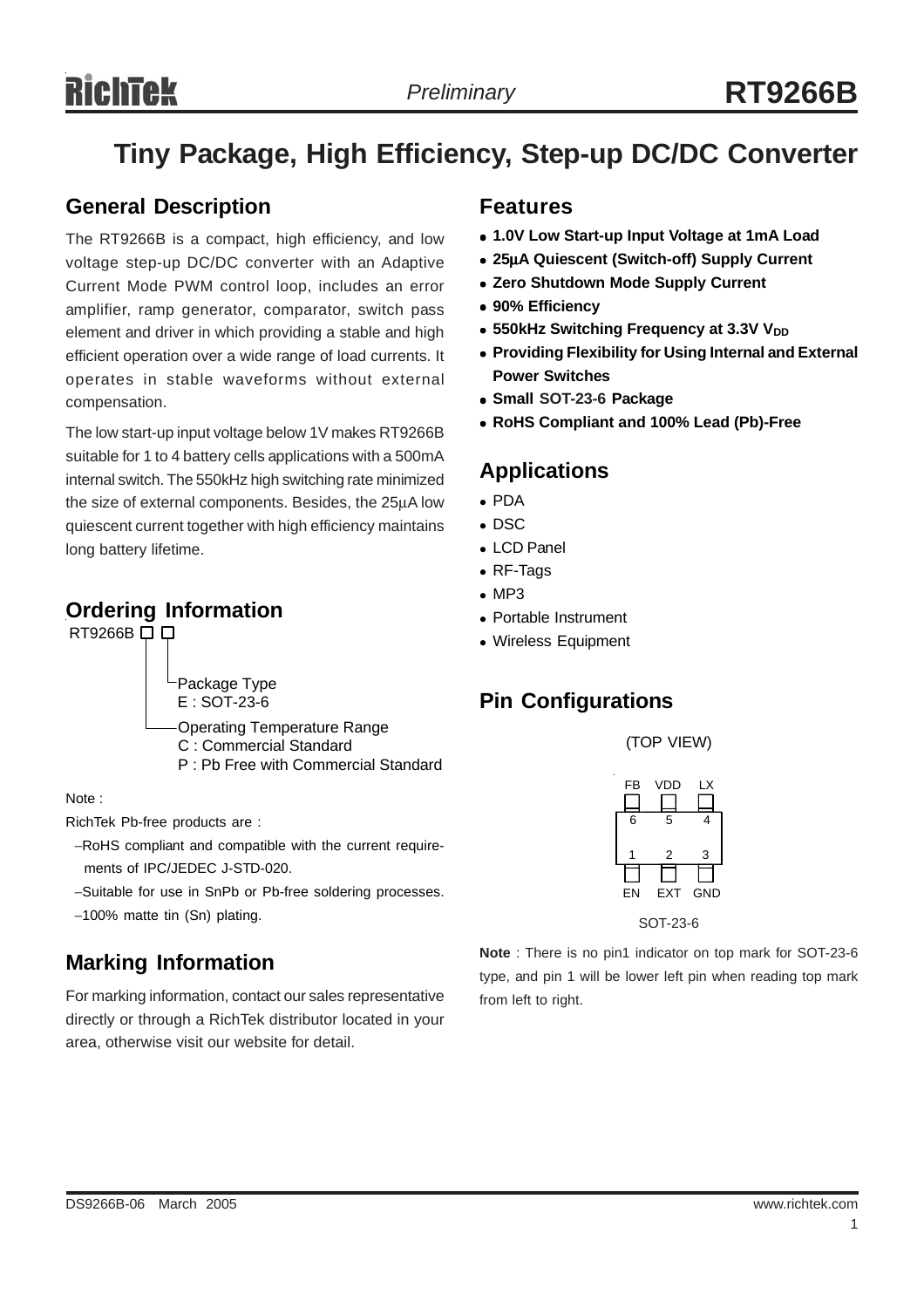# **Typical Application Circuit**



Figure 1. RT9266B Typical Application for Portable Instruments



Figure 2. RT9266B for Higher Current Applications

## **Test Circuit**

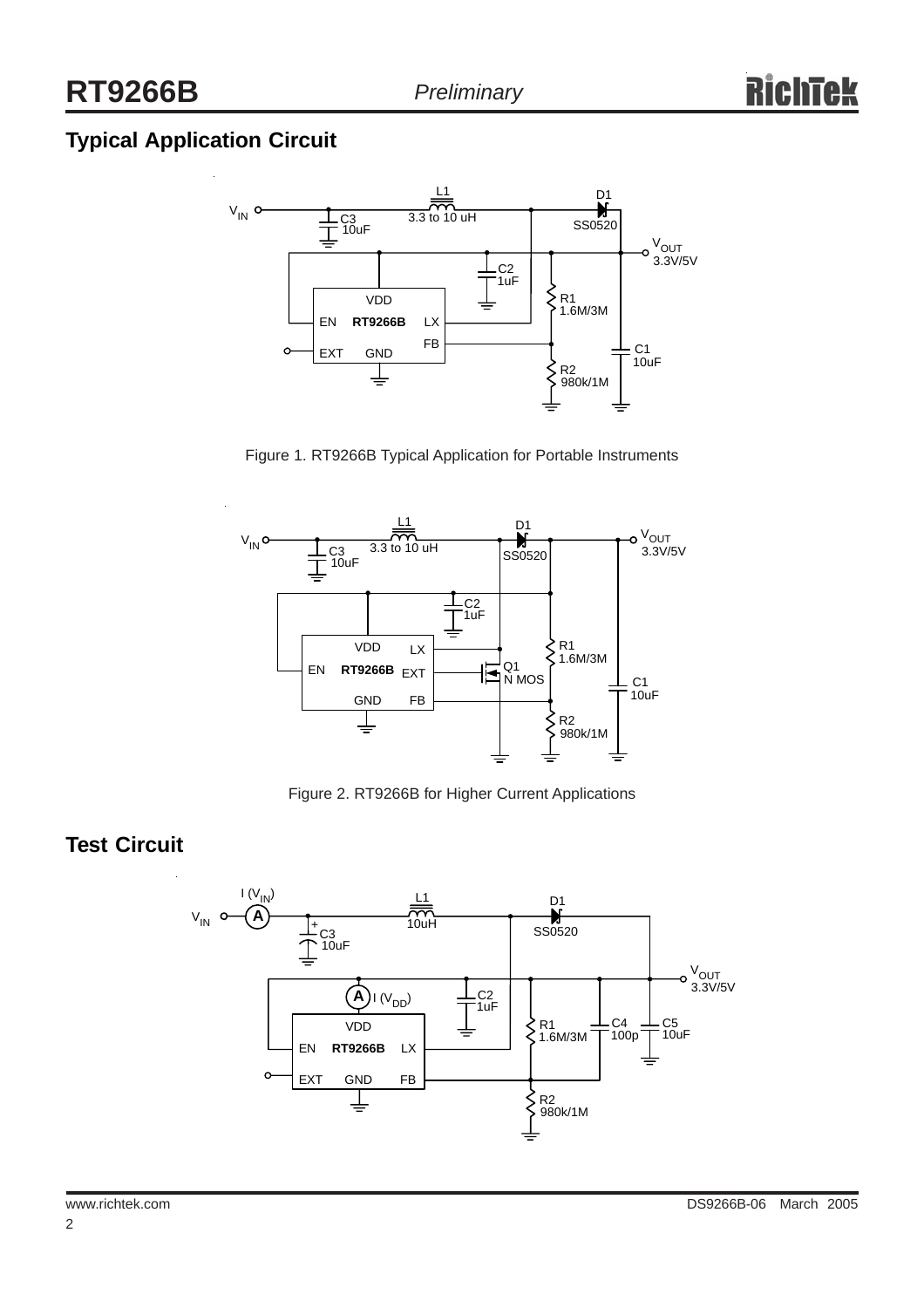# **Functional Pin Description**

|            | <b>Pin Name   Pin Function</b>                                                     |
|------------|------------------------------------------------------------------------------------|
| EN         | Chip Enable (Active High)                                                          |
| EXT        | Output Pin for Driving External NMOS                                               |
| <b>GND</b> | Ground                                                                             |
| LX.        | Pin for Switching                                                                  |
| VDD        | Input Positive Power Pin of RT9266B                                                |
| FB         | Feedback Input Pin<br>Internal Reference Voltage for the Error Amplifier is 1.25V. |

# **Function Block Diagram**

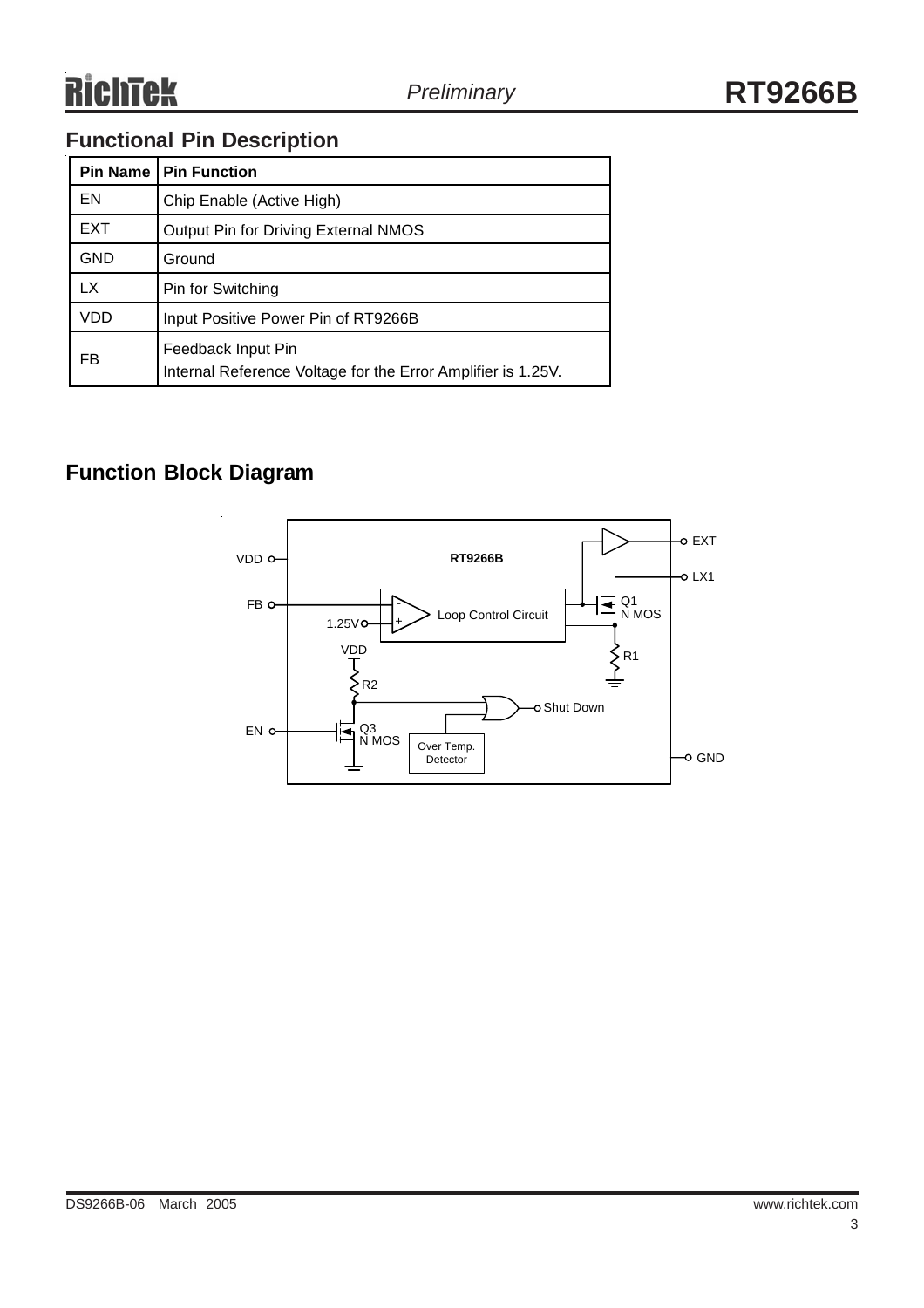# **Absolute Maximum Ratings**

| • Package Thermal Resistance |  |
|------------------------------|--|
|                              |  |
|                              |  |
|                              |  |

# **Electrical Characteristics**

( $V_{IN}$  = 1.5V,  $V_{DD}$  set to 3.3V, Load Current = 0,  $T_A$  = 25°C, unless otherwise specified)

| <b>Parameter</b>                        | <b>Symbol</b>         | <b>Test Conditions</b>              | Min                      | <b>Typ</b> | <b>Max</b>     | <b>Units</b>    |
|-----------------------------------------|-----------------------|-------------------------------------|--------------------------|------------|----------------|-----------------|
| Start-UP Voltage                        | V <sub>ST</sub>       | $I_1 = 1mA$                         | $\overline{\phantom{a}}$ | 0.98       | 1.05           | V               |
| <b>Operating VDD Range</b>              | <b>V<sub>DD</sub></b> | VDD pin voltage                     | 2                        | --         | 6.5            | $\vee$          |
| No Load Current I (V <sub>IN</sub> )    | <b>INO LOAD</b>       | $V_{IN} = 1.5V$ , $V_{OUT} = 3.3V$  | $\overline{\phantom{a}}$ | 150        | --             | μA              |
| Switch-off Current I (V <sub>DD</sub> ) | <b>I</b> SWITCH OFF   | $V_{IN} = 6V$                       | $\overline{\phantom{a}}$ | 25         | --             | $\mu$ A         |
| Shutdown Current I (V <sub>IN</sub> )   | $I_{OFF}$             | EN Pin = 0V, $V_{IN} = 4.5V$        | $\overline{\phantom{a}}$ | 0.01       | 1              | μA              |
| Feedback Reference Voltage              | <b>VREF</b>           | Close Loop, $V_{DD} = 3.3V$         | 1.225                    | 1.25       | 1.275          | V               |
| <b>Switching Frequency</b>              | $F_S$                 | $V_{DD} = 3.3V$                     | $-$                      | 550        | $\overline{a}$ | kHz             |
| Maximum Duty                            | $D_{MAX}$             | $VDD = 3.3V$                        | --                       | 95         | $- -$          | %               |
| LX ON Resistance                        |                       | $VDD = 3.3V$                        | $\overline{\phantom{a}}$ | 0.35       | $- -$          | Ω               |
| <b>Current Limit Setting</b>            | <b>ILIMIT</b>         | $VDD = 3.3V$                        | --                       | 0.5        | --             | A               |
| <b>Current Limit Delay Time</b>         |                       | $VDD = 3.3V$                        | $-$                      | 300        | --             | ns              |
| EXT ON Resistance to V <sub>DD</sub>    |                       | $VDD = 3.3V$                        | $\overline{\phantom{a}}$ | 5          | $- -$          | Ω               |
| <b>EXT ON Resistance to GND</b>         |                       | $VDD = 3.3V$                        | $\overline{\phantom{a}}$ | 5          | $- -$          | Ω               |
| Line Regulation (refer to $V_{FB}$ )    | $\Delta V$ LINE       | $V_{IN}$ = 1.5 ~ 2.5V, $I_L$ = 50mA | $\overline{\phantom{a}}$ | 12         | --             | mV/V            |
| Load Regulation (refer to VFB)          | $\Delta V$ LOAD       | $V_{IN}$ = 2.5V, $I_L$ = 1 ~ 100mA  | --                       | 0.25       | --             | mV/mA           |
| EN Pin Trip Level                       |                       | $VDD = 3.3V$                        | 0.4                      | 0.8        | 1.2            | V               |
| Temperature Stability for Vout          | $T_S$                 |                                     | --                       | 50         | --             | ppm/ $\circ$ C  |
| <b>Thermal Shutdown</b>                 | T <sub>SD</sub>       |                                     | $\overline{\phantom{a}}$ | 165        | --             | $\rm ^{\circ}C$ |
| <b>Thermal Shutdown Hysterises</b>      | $\Delta T_{SD}$       |                                     | --                       | 10         | --             | $\rm ^{\circ}C$ |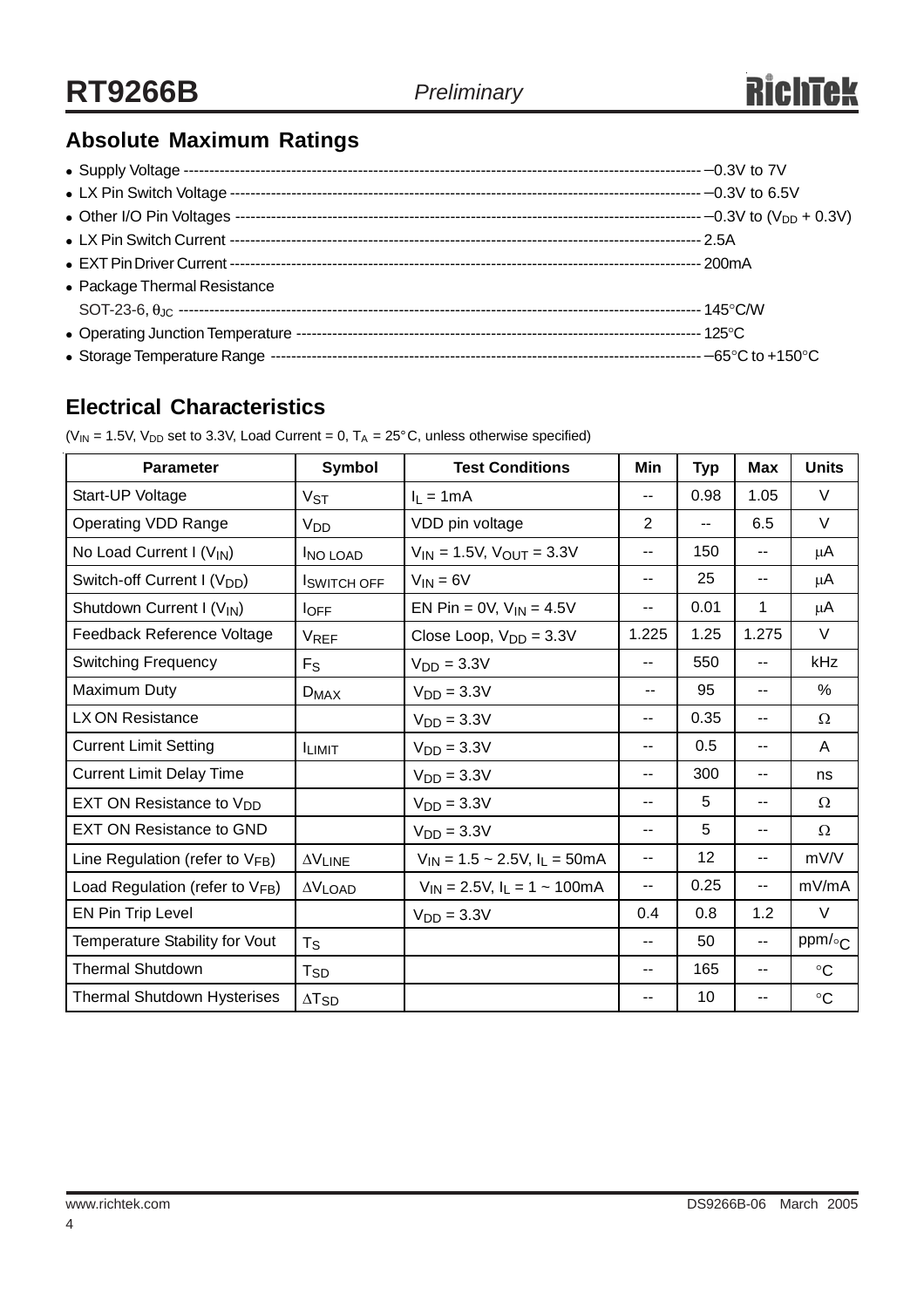## **Typical Operating Characteristics**

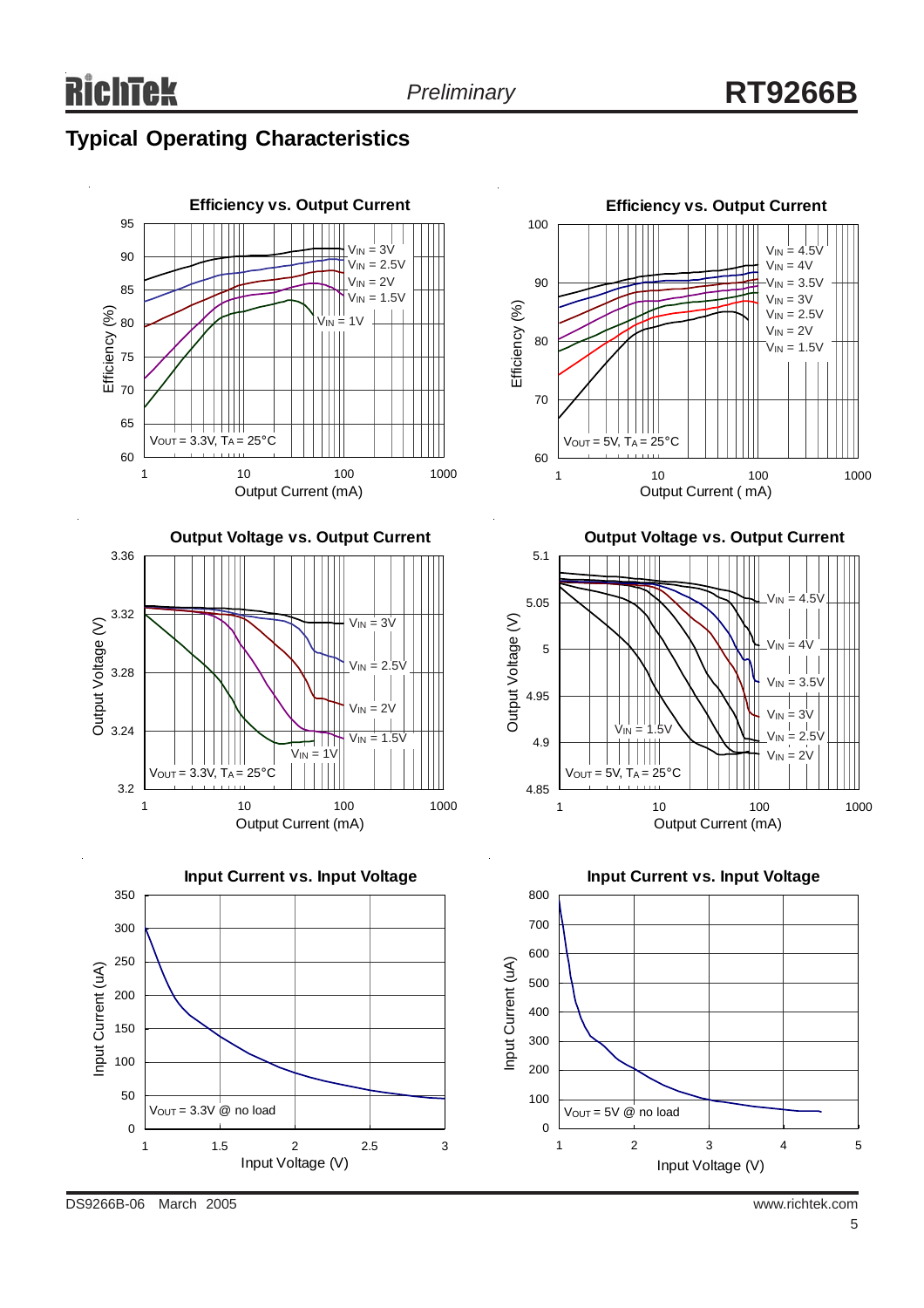# **RT9266B**



Output Ripple Output Ripple<br>(mV)  $1 -$ 





 $V_{IN} = 2V$ ,  $V_{OUT} = 3.3V$  @ 100mA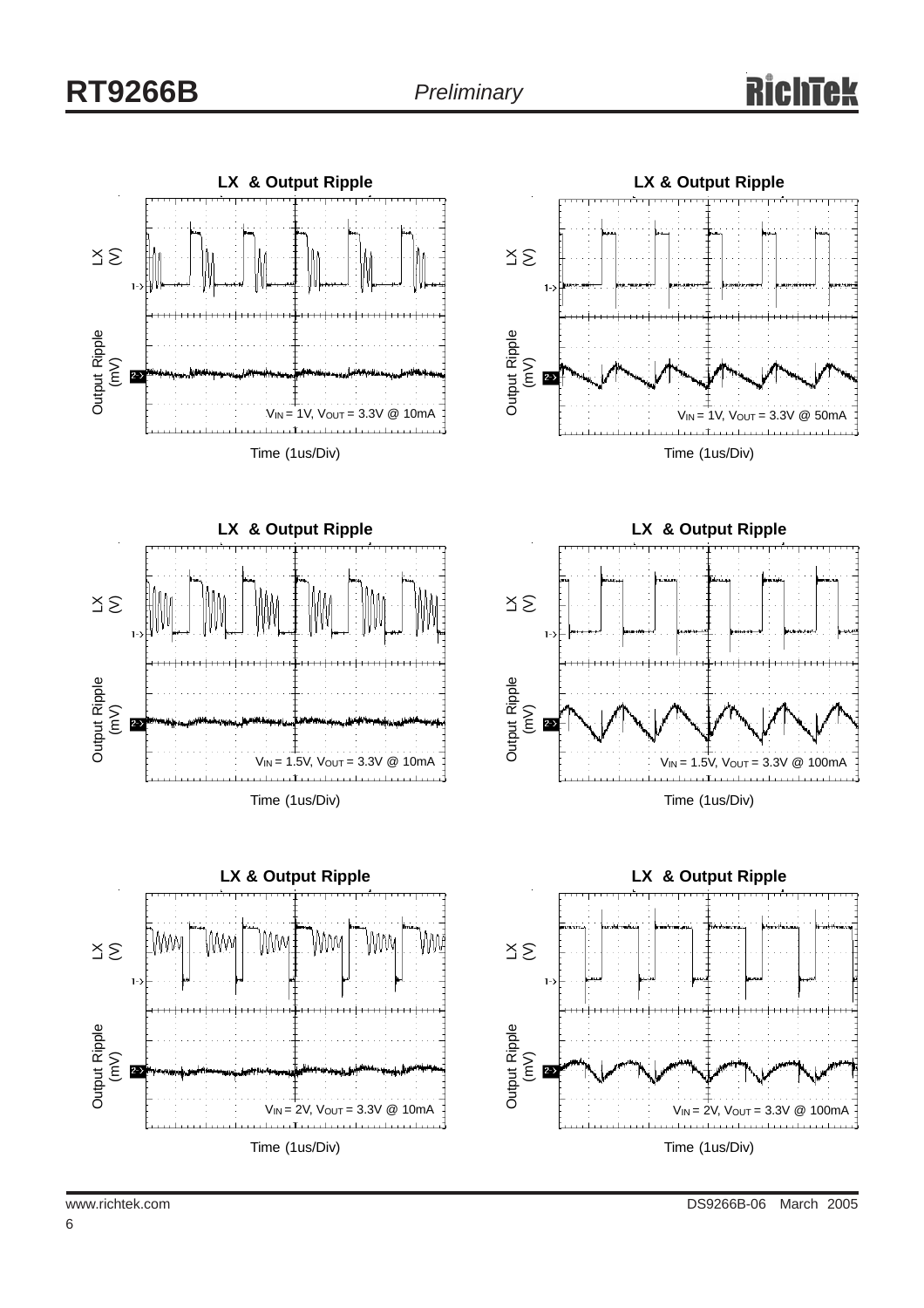# ichtek

# **RT9266B**









Time (1us/Div)

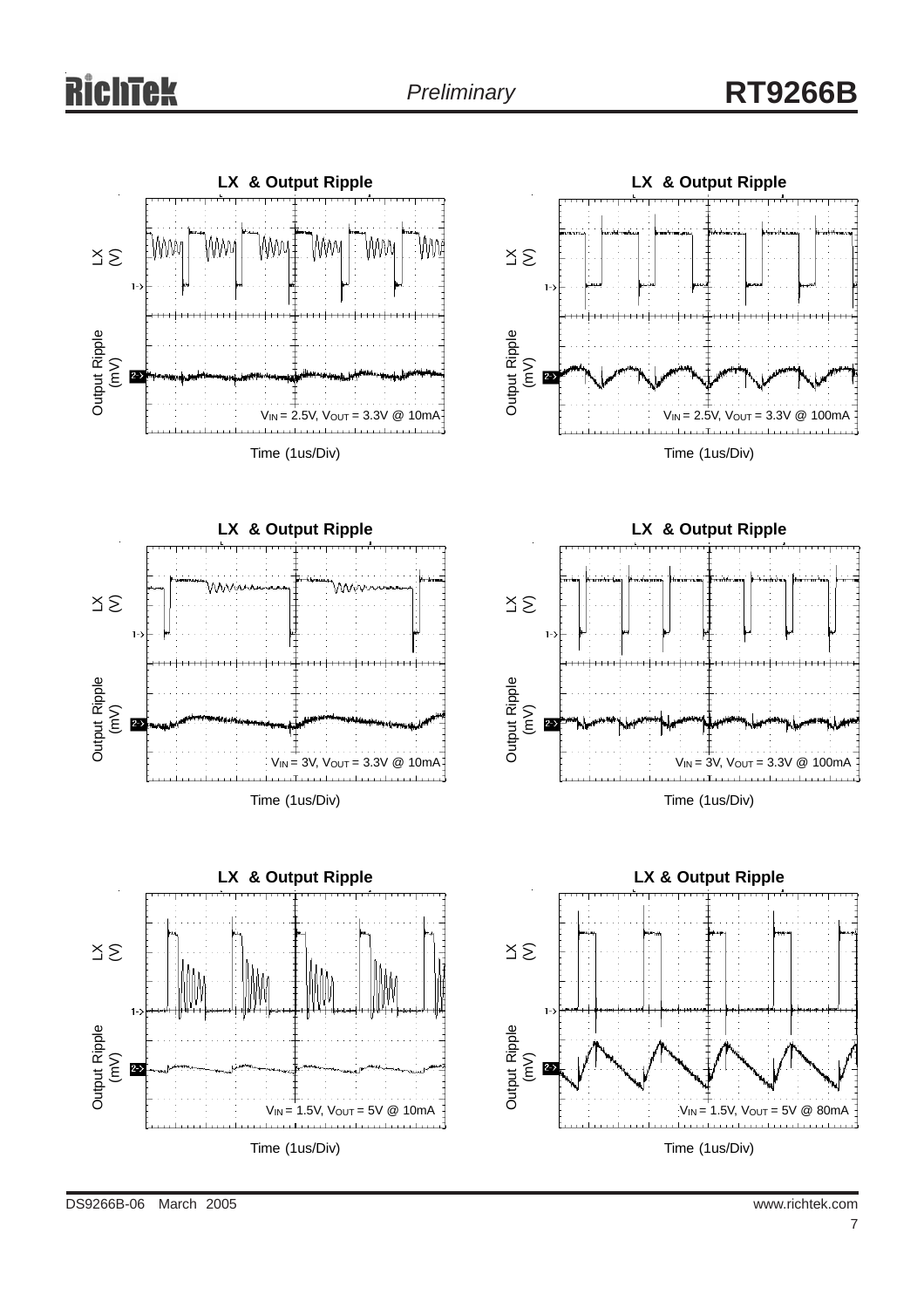# **RT9266B**

### Tek IA













8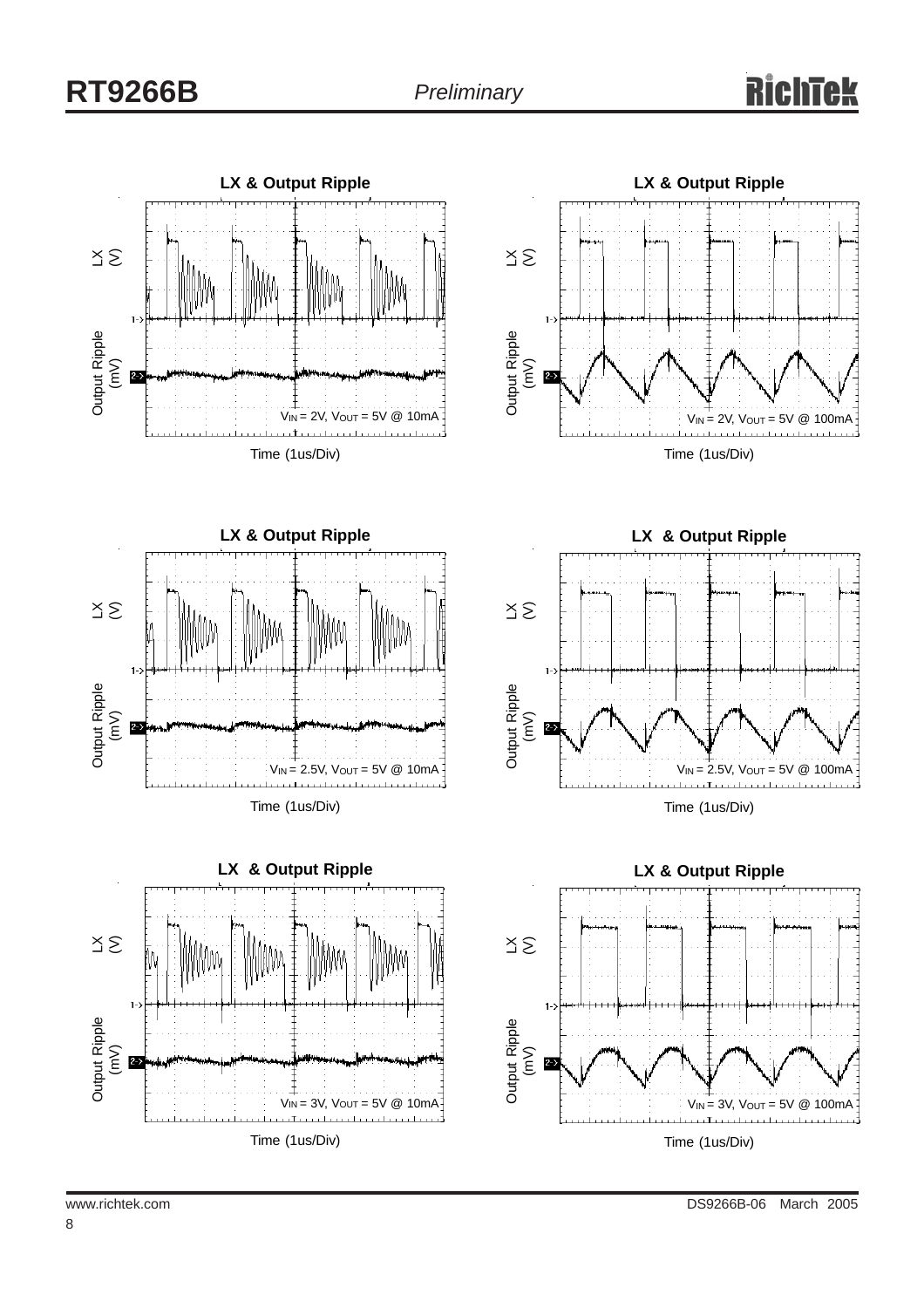# **RichTek**

# **RT9266B**











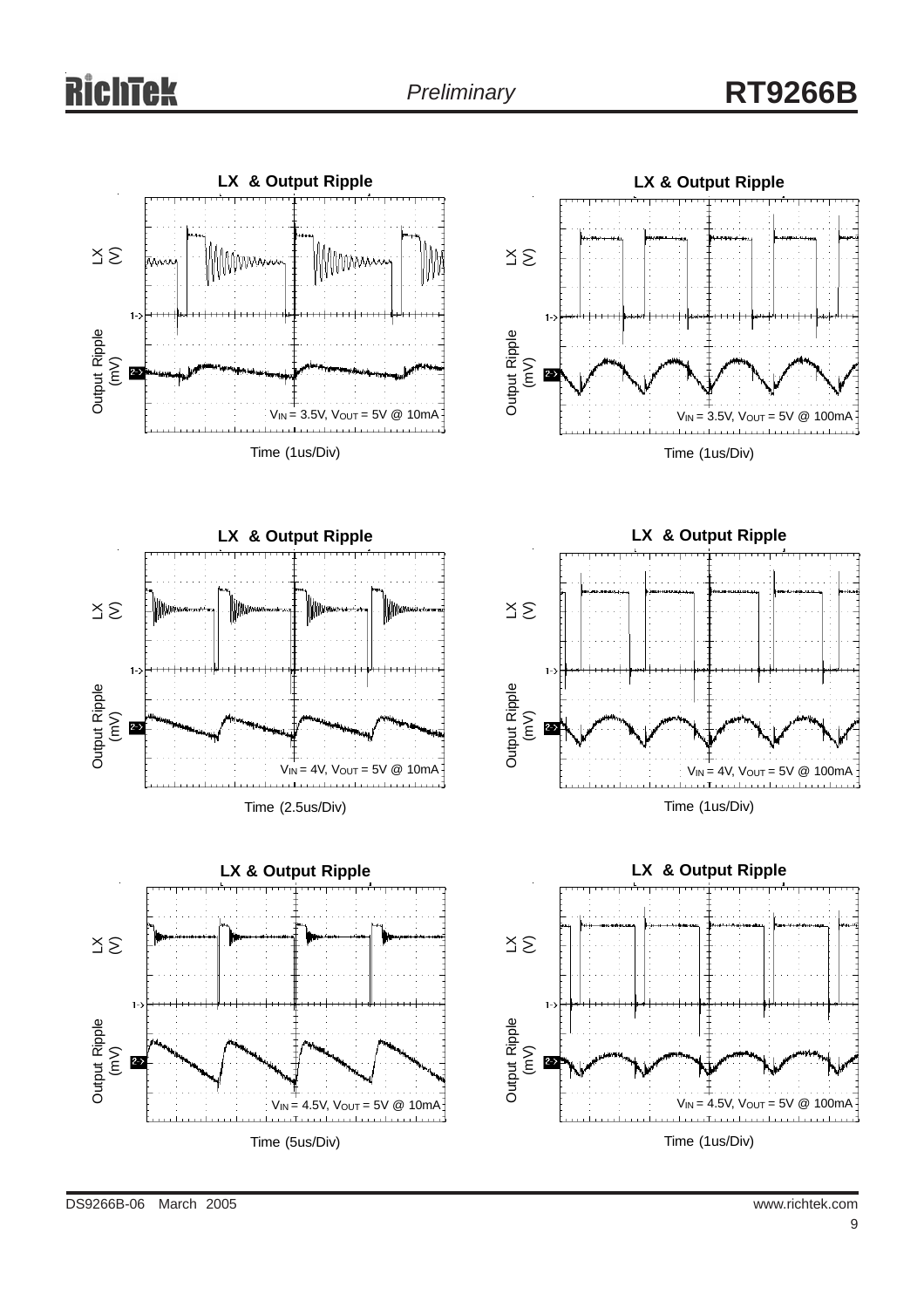





Time (2.5ms/Div)





**Load Transient Respones** Output Voltage (mV) Output Current (mA) 75  $V_{IN} = 4.2V$ ,  $V_{OUT} = 5V$ ,  $I_{OUT} = 10mA$  to 100mA Time (2.5ms/Div)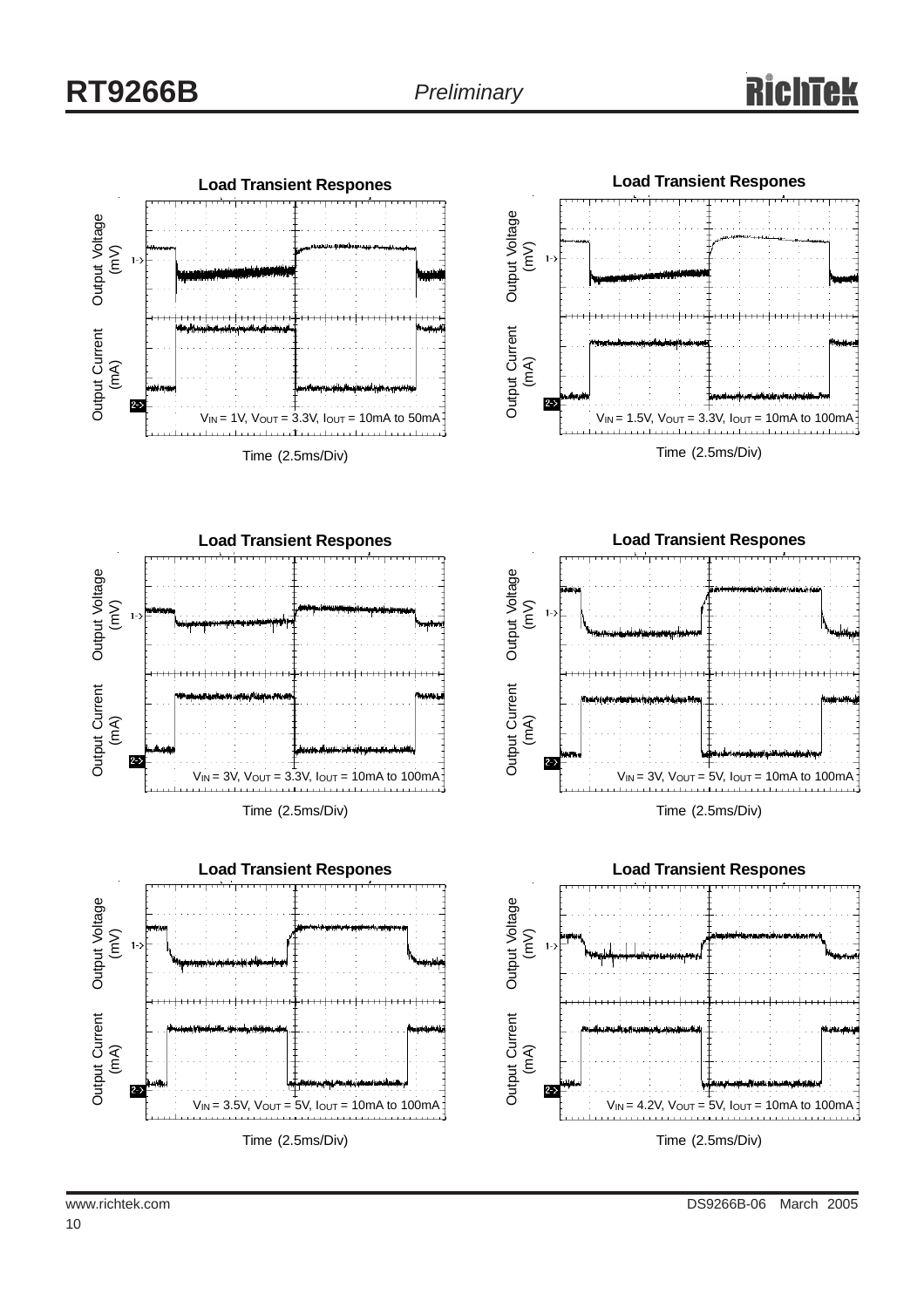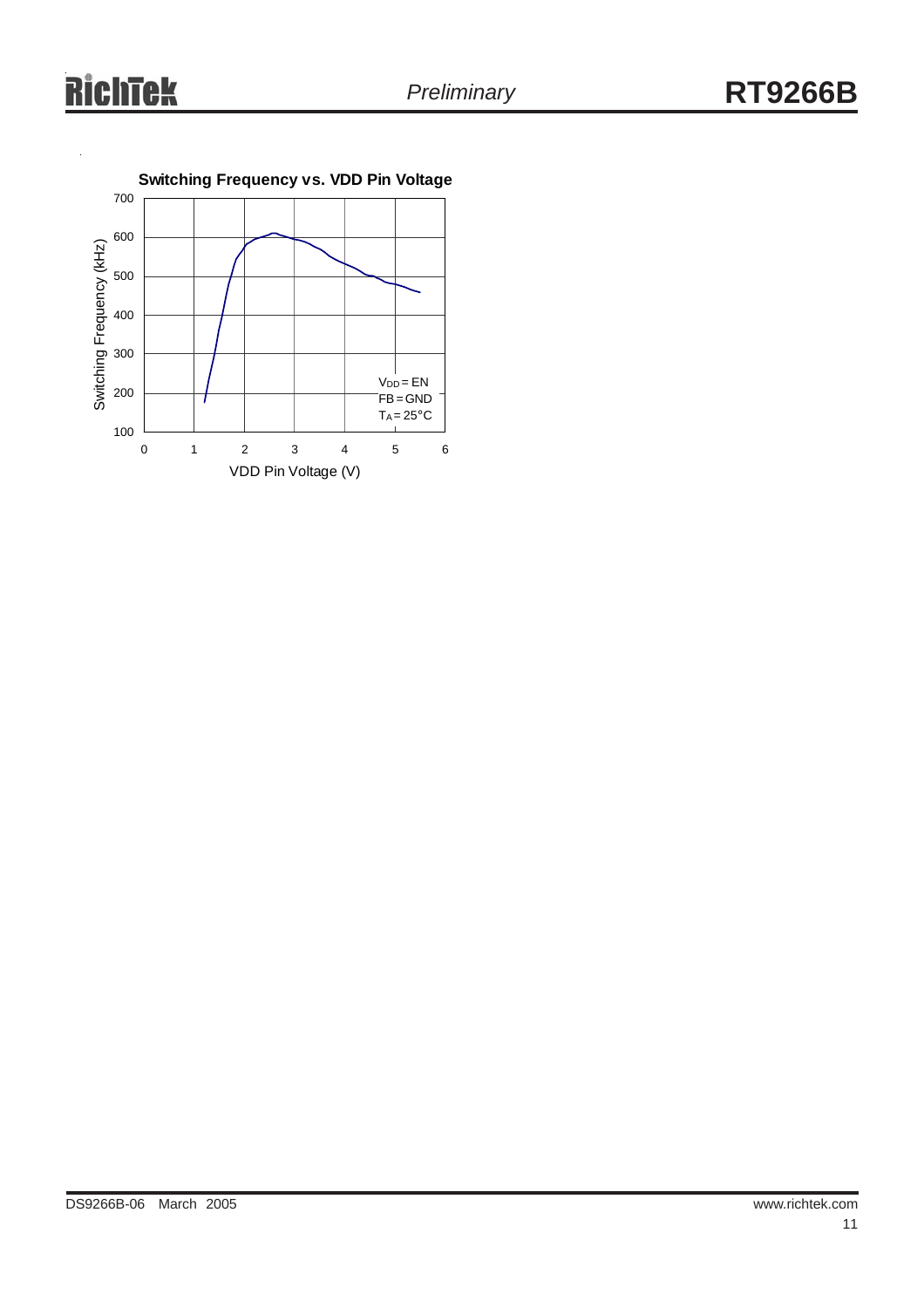# **Application Information**

### **Output Voltage Setting**

Referring to application circuits, the output voltage of the switching regulator ( $V_{\text{OUT}}$ ) can be set with Equation (1).

$$
V_{\text{OUT1}} = (1 + \frac{R1}{R2}) \times 1.25V
$$
 (1)

### **Feedback Loop Design**

Referring to application circuits, The selection of R1 and R2 based on the trade-off between quiescent current consumption and interference immunity is stated below:

- Follow Equation (1).
- Higher R reduces the quiescent current (Path current  $= 1.25V/R2$ ), however resistors beyond 5MΩ are not recommended.
- Lower R gives better noise immunity, and is less sensitive to interference, layout parasitics, FB node leakage, and improper probing to FB pins.



• A proper value of feed forward capacitor parallel with R1 can improve the noise immunity of the feedback loops, especially in an improper layout. An empirical suggestion is around 0~33pF for feedback resistors of MΩ, and 10nF~0.1μF for feedback resistors of tens to hundreds kΩ.

For applications without standby or suspend modes, lower values of R1 and R2 are preferred. For applications concerning the current consumption in standby or suspend modes, the higher values of R1 and R2 are needed. Such "high impedance feedback loops" are sensitive to any interference, which require careful layout and avoid any interference, e.g. probing to FB pin.

### **Layout Guide**

- A full GND plane without gap break.
- V<sub>DD</sub> to GND noise bypass Short and wide connection for the 1mF MLCC capacitor between Pin5 and Pin3.
- V<sub>IN</sub> to GND noise bypass Add a capacitor close to L1 inductor, when VIN is not an idea voltage source.
- Minimized FB node copper area and keep far away from noise sources.
- Minimized parasitic capacitance connecting to LX and EXT nodes, which may cause additional switching loss.

### **Board Layout Example (2-Layer Board)**

(Refer to Application Circuit Figure 2 for the board)



- Top Layer -



- Bottom Layer -